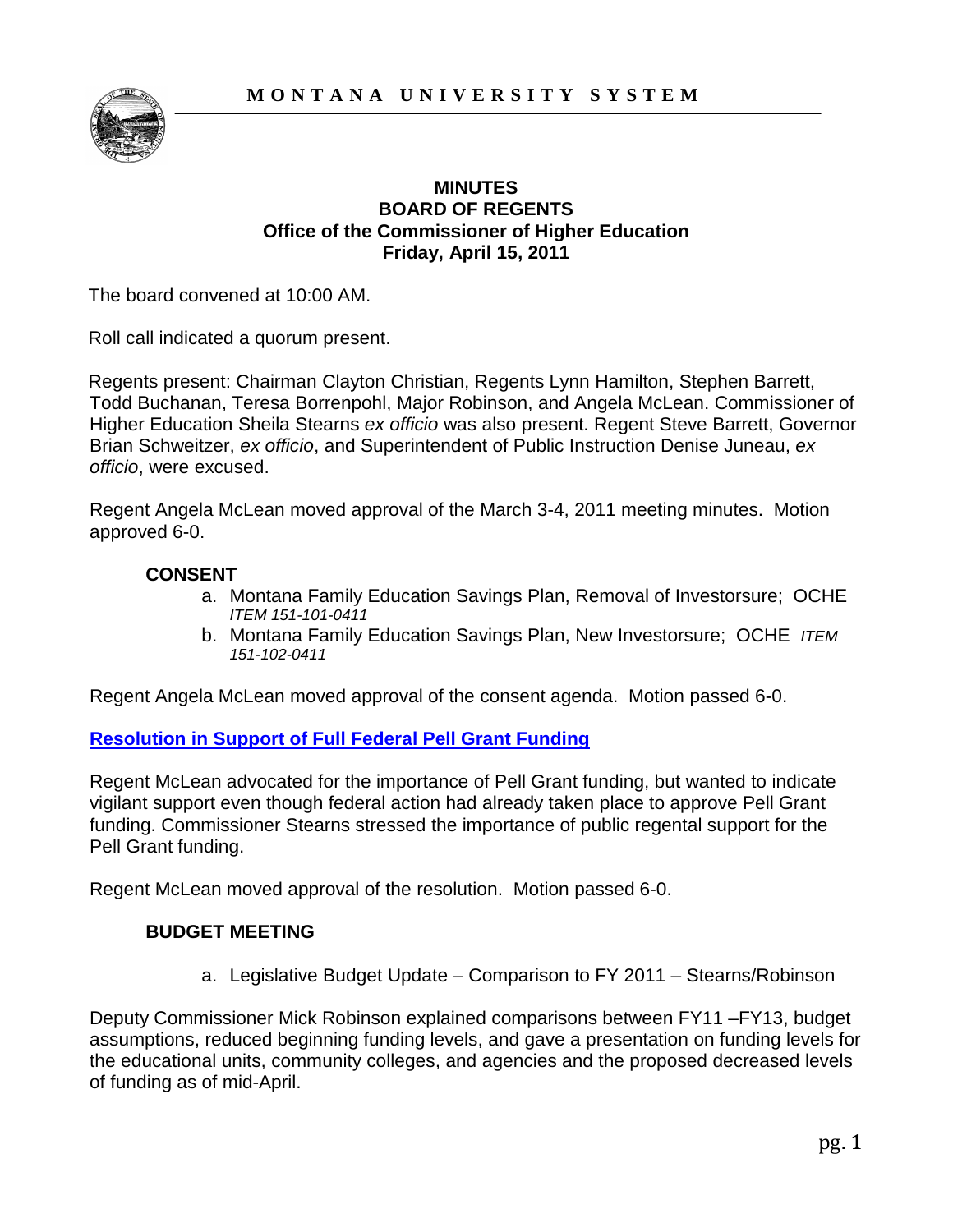Commissioner Sheila Stearns noted the Montana University System (MUS) has additional expenses incurred for enrollment increases. She told the board that her office and campus leaders have been reviewing best practices in other states to assist in preparation for possible funding deficits. Tuition decisions need to be made earlier than May in the future to allow campuses and students to plan accordingly OCHE will research timing changes regarding tuition policy.

Chancellor Dick Storey said tuition decision timing by the board impacts students in attendance location decisions, as well as campus decisions regarding the number of class sessions to hold, planning for adjunct faculty, and increased class sizes.

Chairman Clayton Christian encouraged continued advocacy for higher education funding, including pay plan compensation.

b. Pay Plan Update – McRae

Kevin McRae, Associate Commissioner for Communication and Human Resources, gave a presentation focused on the Pay Plan update and explained that there could be some state employee compensation action throughout the remainder of the legislative session. He noted that the employee compensation increase being considered would not cover the cost of increases in health premiums. Mr. McRae reminded the board that the university system has to recruit nationally for 70 % of job openings. He said HB 13 would be good for the MUS, because it provided funding to cover 100% of current unrestricted employees based on resident student FTE.

Marco Ferro, MEA-MFT, said the silence on HB 13 is very troubling. HB 13 is a high priority for the budget office and the governor's office. The unions will not support a different pay bill because it is not what was negotiated.

c. State Appropriation Rebasing / Reallocation Discussion – Robinson

Deputy Commissioner Mick Robinson said it is necessary to move forward with a process pertaining to rebasing and the board, therefore, needs to make decisions in order to proceed. Mr. Robinson will work with the board and Presidents Royce Engstrom, UM, and Waded Cruzado, MSU, on a recommendation to be presented at the May board meeting, which will include phase-in plans. Components will include enrollment growth, per student funding, and the main campuses and integrated COTs, to build assumptions that include overall services used by students. The recommendation will be based on regental input, Dennis Jones' from the National Center for Higher Education Management Systems (NCHEMS) advice, as well as input from campus fiscal officers. The proposal will also be based on the legislative general fund revenue outcomes and Presidents Cruzado and Engstrom will recommend the allocations for their campuses.

Associate Commissioner Tyler Trevor explained the weighted model of distribution of funding being considered as a factor in the data needed by presidents and regents.

President Royce Engstrom, UM, explained that, throughout the years, the two main campuses have gradually gotten a different tuition structure created on each of their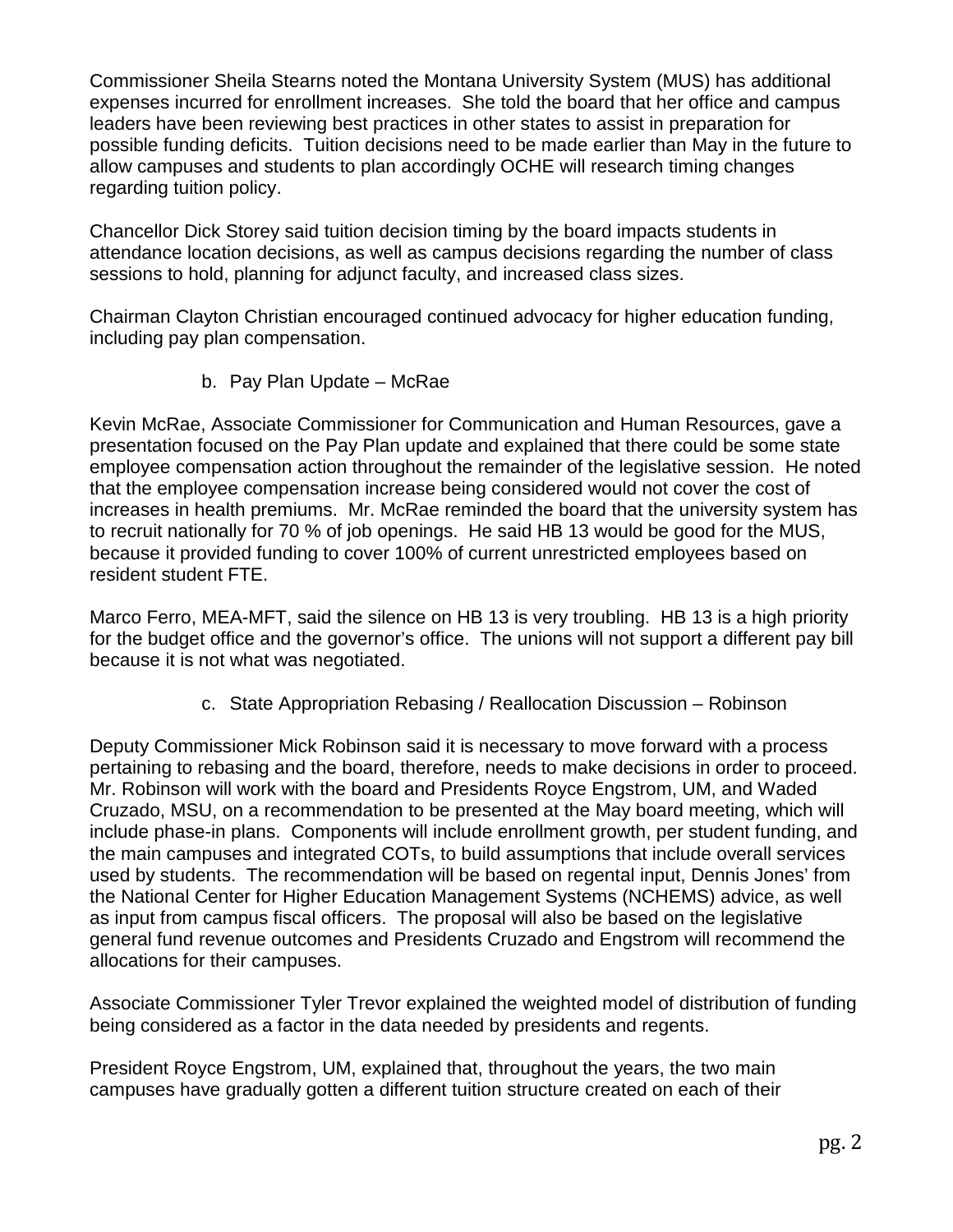campuses and that he and President Waded Cruzado, MSU, are working together to set parameters and bring the campuses more in alignment with each other.

Discussion followed on points including the tuition piece of the funding equation, allocation models, infrastructure, operation and maintenance costs, and campus accountability. Campuses recommended the board be mindful of increased enrollment when making decisions on reallocation models.

Regent Lynn Hamilton noted the board has moved away from market based setting of tuition in recent years and recommended returning closer to the model of setting tuition in relation to the cost of education.

Chairman Christian expressed the need to proceed with the reallocation model by the May BOR meeting and said it is critical to make a decision on the adoption of a particular reallocation model and to be mindful of the larger picture while doing so.

Commissioner Stearns advised that the campuses need to present a recommendation to the board, and that criteria be set to address infrastructure needs and other variables the campuses face. She added that campuses would need to provide justification for wide disparities in tuition levels from other campuses.

Mick Robinson said rebasing discussions have included performance measures for successful course completion, necessary ongoing criteria to enable campuses to know ahead of time how the criteria needs to be applied to each institution. He recommended the list of factors should be implemented at the beginning of FY2012.

Associate Commissioner Trevor explained that the money follows the enrollment in one reallocation option, whereas, another option is to set aside 2% of the funds and award campuses for specific achievements relating to the Board's strategic objectives.

Public comment:

Shelby Dantic, UM-Missoula student, spoke on the participation of students in the MontPIRG group at the Missoula campus.

d. Update Re: Program Review/Alignment Processes – Engstrom/Cruzado

Provost Perry Brown, UM-Missoula, spoke on the processes and criteria involved in working with faculty on the program review/alignment process. The process includes: ensuring academic programs are in alignment with both UM-Missoula and BOR strategic plans; criteria and factors to be addressed in considering how well academic programs (not departments) are aligned with the campus mission, vision, and strategic directions and for considering if existing programs need to be changed or eliminated or a new program added; what is most important to focus on; analyzing what would happen if resources were added or subtracted and what might an alternative investment be; and asking the programs/units to look at their departments in relation to the strategic plan. The cost for each program is included in the process for each department.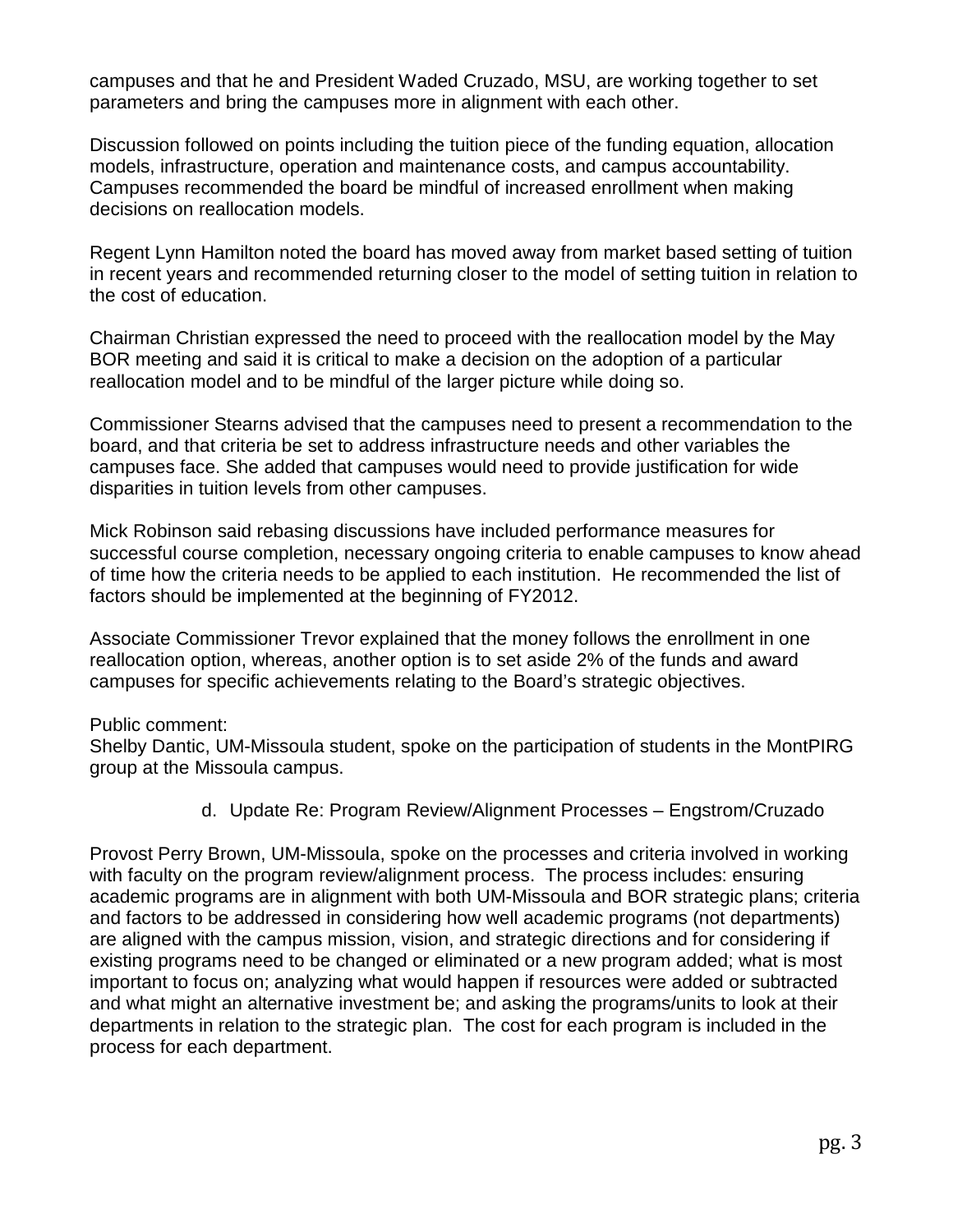President Engstrom explained that he wants the other affiliated campuses to follow this process as well and will have discussions with those campuses regarding this project yet this year.

President Cruzado stressed the inclusion of attention to critical needs and resources; the need to improve employee compensation; behave more as one university on the MSU side; and implement a central program for student outcomes and assessments. President Cruzado said MSU has implemented an integration initiative which involves collaboration between the four MSU campuses for efficiency with purchases and opportunities for the Bozeman campus to reduce administrative costs for their campuses, such as in areas of human resources and technology.

Board members noted that resources need to be balanced in as well in terms of what the campuses can afford to do, where that fits into the equation, where resources can be best utilized, elevate strengths on the campuses and move resources to those strengths, and it is always timely to look at alternative revenue sources.

Panel Discussion: **Tuition Issues** *Panel Members: Tyler Trevor, Tyler Wines (UM-Western student), Rebecca Mills (UM-Helena COT student), President Royce Engstrom, President Waded Cruzado, Chancellor Dick Storey, Dean Joe Schaffer, and President Jane Karas*

Associate Commissioner Tyler Trevor said he used the Tuition Policy 940.31, related data, and the BOR Strategic Plan to compile regional comparisons on tuition based on a formula of operational costs minus funding subsidies equals the cost of education. Mr. Trevor noted that tuition levels should always be tied to costs of education, yet at the same time tuition levels should be competitive and give the ability to provide quality education. He is developing a set of indexes for the board to review, which includes a combined set of information and a comprehensive set of data.

Tyler Wines, UM-Western student and President of Montana Associated Students (MAS), told the board that MAS has begun tuition discussions, looking at what can be done with tuition and the effects of tuition on the students. He said the student group won't have a strong voice regarding tuition until they are able to analyze what student success and quality education means for each campuses' students. Mr. Wines said he will continue to work with campus administration, OCHE, and students to have a definitive position at the May BOR meeting.

Chairman Christian said he had requested student input on what level of tuition increase the students recommend; tuition levels pertaining to resident/non-resident; and tuition pertaining to two-year, and four-year students. Tyler Wines verified that the students have begun those discussions.

Blake Bjiornson, MSU-Bozeman, spoke on behalf of the 4-yr campuses. He said they don't want to put the entire burden of a tuition increase on the 4-year research institutions.

Rebecca Mills, UM-Helena COT student, recommended being mindful of the effects of tuition on students and noted the high value of the Montana Transfer Initiative assisting students in clearly setting core requirements and credits needed and in allowing for transfer of credits to the four-year campuses.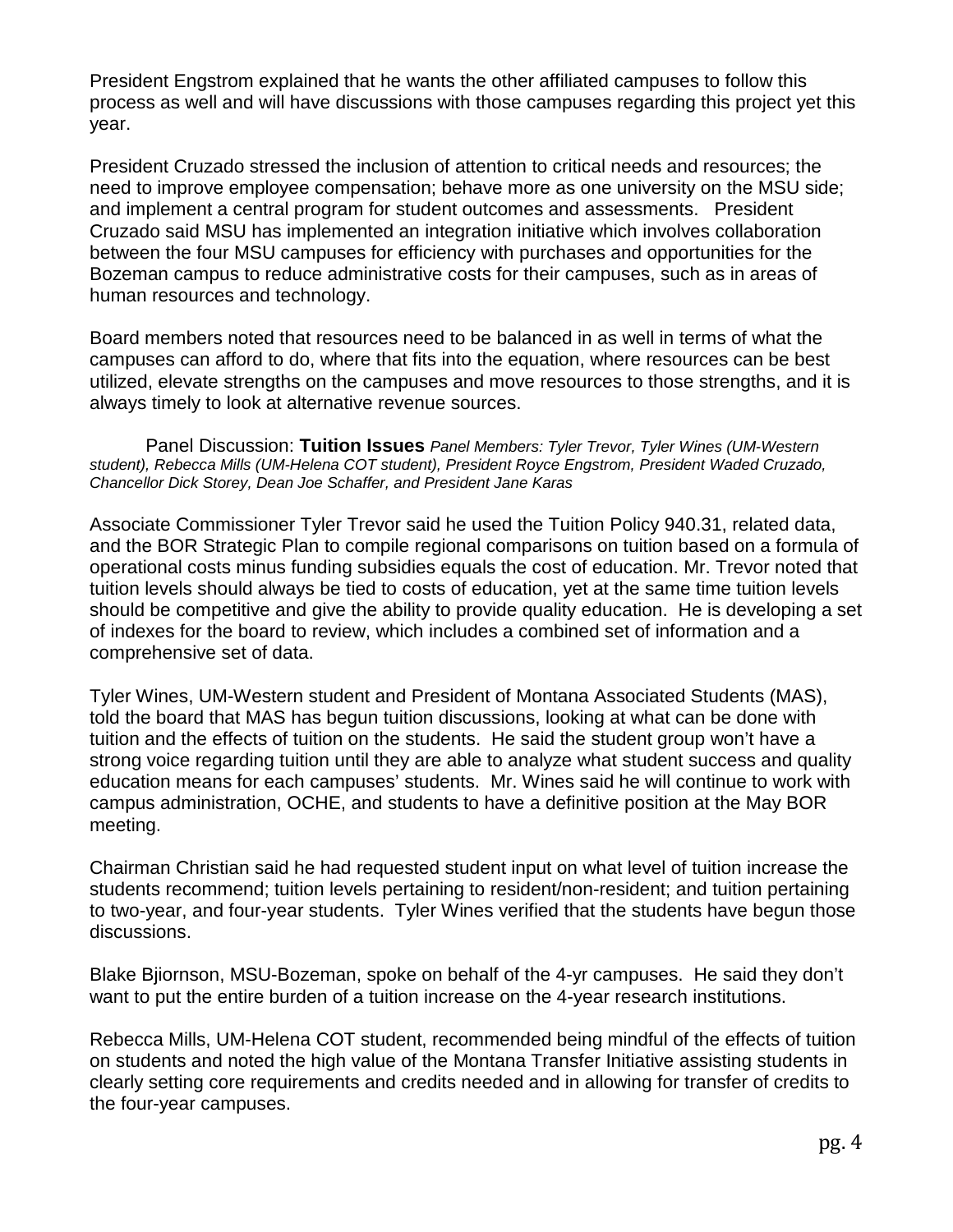Regent Lynn Hamilton noted that students' needs are tied in with Pell Grant eligibility.

Chancellor Dick Storey reminded the board that campuses are already extremely efficient and that it is a challenge to provide the needed allocations for student success and advising. He said it is imperative to do something for salary compensation for faculty and staff.

Dean Joe Schafer said Montana is overpriced compared to other WICHE states in the level of tuition at the two-year campuses and urged consideration of lowering tuition levels at the twoyear campuses.

President Engstrom noted that Montana's state appropriations per student in Montana are less than half that of comparable institutions in other states, resulting in the correlation of fewer people to work with the same number of students as comparable institutions. He stressed staying alert to what other states, countries and institutions are doing. There is a strong connection between input and outcome and Montana is on the right track in tying the appropriations together with the preferred outcomes.

President Jane Karas explained the financial aid process used on the community college campuses. She clarified that other revenue sources for the community colleges include the local mill levies, which are included in the overall budget of the community colleges. President Karas said the community colleges have different tuition levels for in-county students because they pay part of the mill levies.

Student Regent Teresa Borrenpohl recommended a decrease or level tuition for all two-year campuses, but not in a way that would impair quality education.

Regent Todd Buchanan said he could support a modest tuition increase and is willing to look at tuition increase options.

Regent Hamilton said the more data available, the better decision that can be made. She stated that tuition discounting is a campus decision and the board should not be involved in those decisions, but should be aware of those campus decisions. Regent Hamilton expressed concern about an impending funding cliff involving salary compensation, health benefits costs, and the continued level of federal and state funding levels. She said she is concerned some four-year students will be priced out of obtaining a college degree.

Chairman Christian said he is very concerned about how to back-fill the large gap in state funding and cautioned the board to look at funding needs in terms of employee compensation needs and general operation costs together. He stated that if the legislature does not resolve HB 2 prior to the May BOR meeting, then the board may need to consider setting tuition levels for one year as opposed to two years.

Regent McLean wants to have conversations with students prior to the May BOR meeting for the purpose of discussing competitiveness and maintaining quality. She stressed the importance of competitive salaries and recommended setting tuition for just one-year regardless of action on HB 2.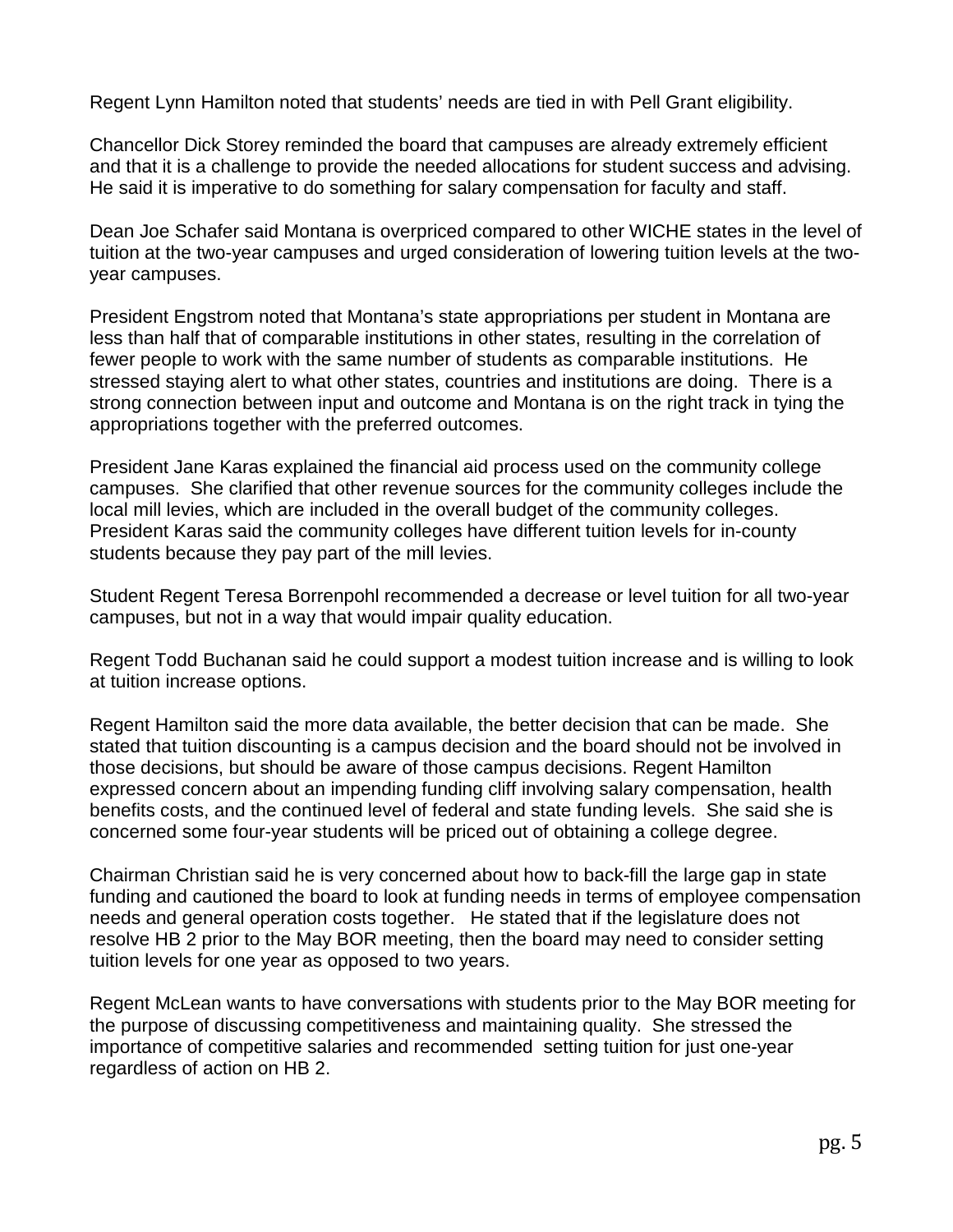#### Public Comment:

Kayla Miller, MSU-Billings MAS officer, encouraged the board to make tuition-related decisions soon and noted that the board should not assume that non-traditional students pay their college expenses more than traditional students do.

The board recessed at 3:00 for the purpose of executive session.

Executive Session

- Personnel Matter
- Litigation Strategy

The meeting adjourned at 4:00 PM.

# **Approved by the Board of Regents on**

\_\_\_\_\_\_\_\_\_\_\_\_\_\_\_\_\_\_\_\_\_\_\_\_\_\_ \_\_\_\_\_\_\_\_\_\_\_\_\_\_\_\_\_\_\_\_\_\_\_\_\_\_\_\_\_\_\_\_\_\_

\_\_\_\_\_\_\_\_\_\_\_\_\_\_\_\_\_\_\_\_\_\_\_\_\_\_\_ \_\_\_\_\_\_\_\_\_\_\_\_\_\_\_\_\_\_\_\_\_\_\_\_\_\_\_\_\_\_\_\_\_\_

Date Date

Sheila M. Stearns Clayton Christian Commissioner of Higher Education Chair, Board of Regents and Secretary to the Board of Regents